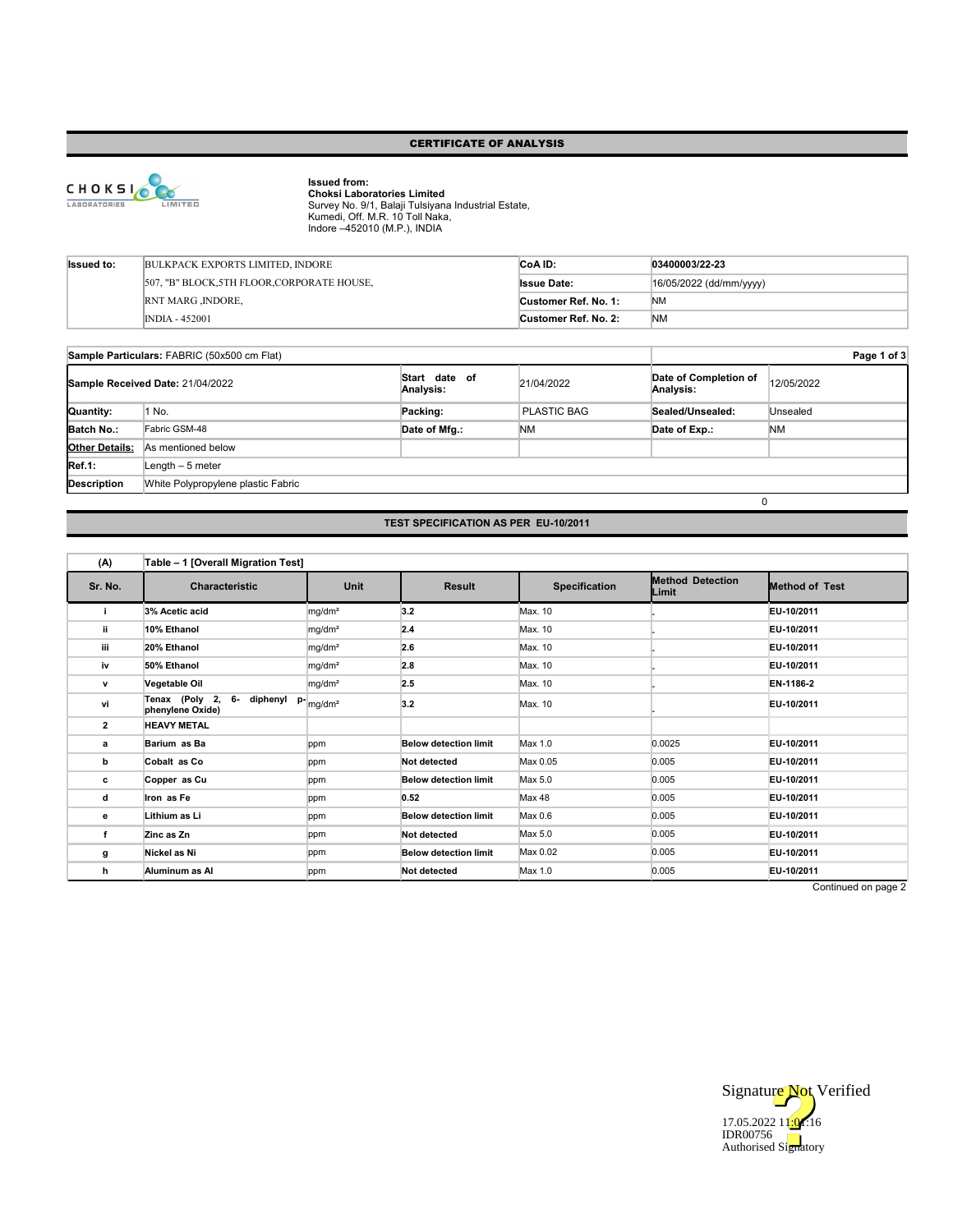## CERTIFICATE OF ANALYSIS



**Issued from: Choksi Laboratories Limited** Survey No. 9/1, Balaji Tulsiyana Industrial Estate, Kumedi, Off. M.R. 10 Toll Naka, Indore –452010 (M.P.), INDIA

| <b>Issued to:</b> | BULKPACK EXPORTS LIMITED, INDORE                  | CoA ID:              | $ 03400003/22-23$       |
|-------------------|---------------------------------------------------|----------------------|-------------------------|
|                   | 507, "B" BLOCK, 5TH FLOOR, CORPORATE HOUSE,       | <b>Issue Date:</b>   | 16/05/2022 (dd/mm/yyyy) |
|                   | <b>RNT MARG , INDORE,</b><br>Customer Ref. No. 1: |                      | <b>NM</b>               |
|                   | <b>INDIA - 452001</b>                             | Customer Ref. No. 2: | <b>NM</b>               |

|                       | Sample Particulars: FABRIC (50x500 cm Flat) |                                   | Page 2 of 3 |                                    |            |
|-----------------------|---------------------------------------------|-----------------------------------|-------------|------------------------------------|------------|
|                       | Sample Received Date: 21/04/2022            | <b>Analysis:</b><br>Start date of | 21/04/2022  | Date of Completion of<br>Analvsis: | 12/05/2022 |
| Quantity:             | I No.                                       | Packing:                          | PLASTIC BAG | Sealed/Unsealed:                   | Unsealed   |
| Batch No.:            | Fabric GSM-48                               | Date of Mfg.:                     | <b>NM</b>   | Date of Exp.:                      | <b>NM</b>  |
| <b>Other Details:</b> | As mentioned below                          |                                   |             |                                    |            |
| Ref.1:                | Length – 5 meter                            |                                   |             |                                    |            |
| <b>Description</b>    | White Polypropylene plastic Fabric          |                                   |             |                                    |            |

**Note:** 

**3.**

**4.**

**1.** *Specification Reference in Directive*

**COMMISSION DIRECTIVE (EU) 2017-752 of 28 APRIL 2017**

**Amending and correcting regulation (EU) No. 10/2011 on plastic material and article intended to come into contact with food.**

Plastic materials and articles shall not transfer their constituents to foodstuffs in quantities exceeding 10 milligrams per square decimeter of surface area of material or article  $(mg/dm^2)$  (overall migration limit).

**2.** The Customer has not provided information on quantity of material (in grams) in real conditions of use as well

as surface area of the material *(FABRIC )* in real conditions of use.

The overall migration limit of 10 mg per 1 dmª results for a cubic packaging containing 1 kg of food to a migration of 60 mg per kg food. For small packaging where<br>the surface to volume ratio is higher the resulting migra with or already in contact with food for infants and young children.

The setting of migration limits takes into account a conventional assumption that 1 kg of food is consumed daily by a person of 60 kg body weight and that the food<br>is packaged in a cubic container of 6 dm<sup>a</sup> surface area r

Continued on page 3